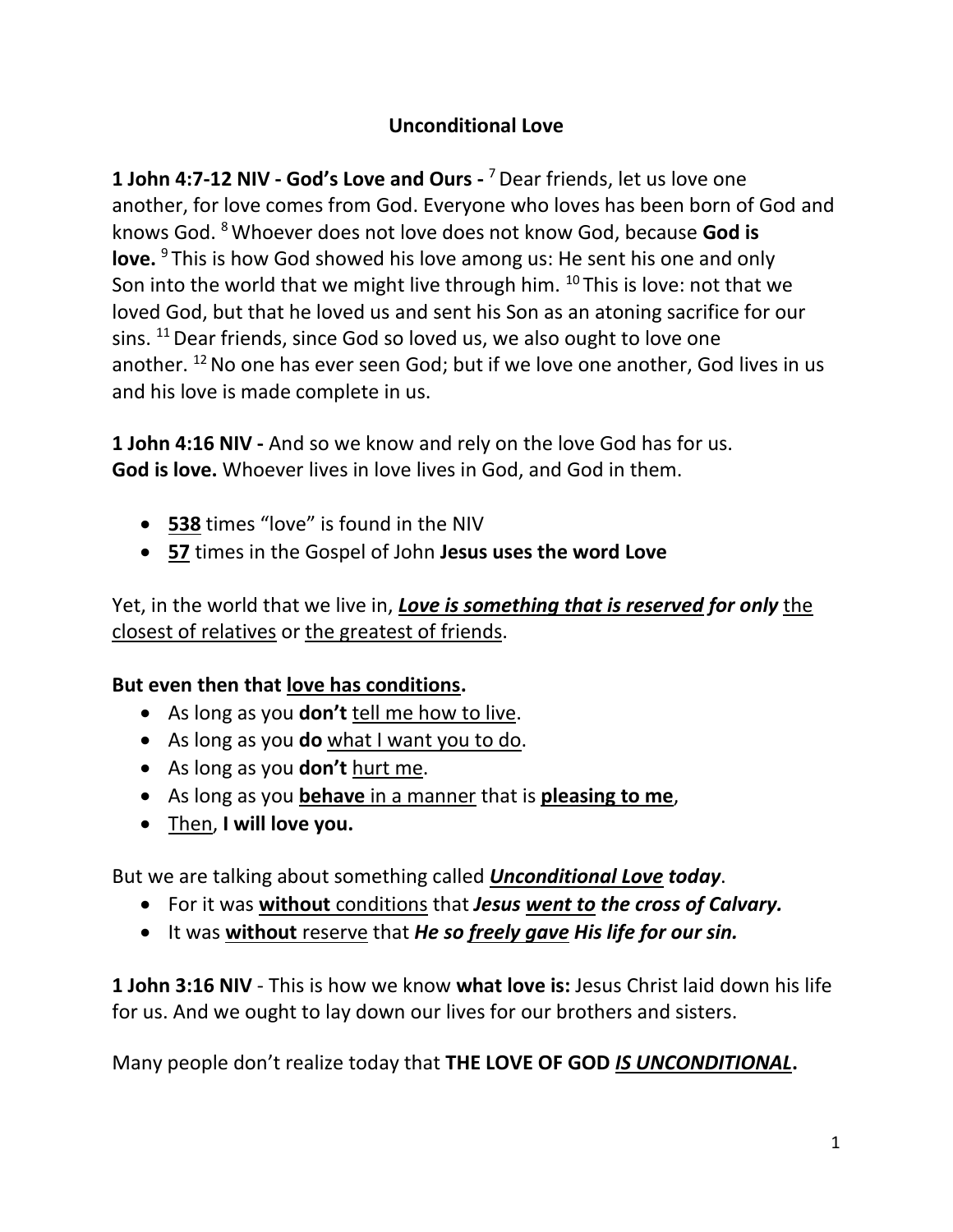*Definition***: Unconditional love**, simply put, is **love** without strings attached.

- It's **love** you offer freely.
- You don't base it on what **someone does** for you in return.
- You simply **love** them and want nothing more than their happiness.
- The word **Unconditional is simply what it sounds like**.
- There is **no condition** that will either cause us *to earn it or deter it*.

**John 3:16 NIV -** For God **so loved the world** that he gave his one and only Son, that whoever believes in him shall not perish but have eternal life.

**The Greek word** for world (kosmos) is **defined as** "the ungodly multitude; the whole mass of men alienated from God and therefore hostile to the cause of Christ."

- This is **the world that God loved**.
- It *doesn't say* that **God loved all the good people**.
- Or that **God loved all the Jews**.
- Or that **God loved all the saints**.
- **It says**, *"For God so loved the world."*

**God's love clearly isn't based on** our spiritual condition or our moral predisposition.

- **It isn't based on** our behavior or our attitude toward him.
- Rather we see here that -
- **God's love for mankind is** *universal and unconditional***.**
- **He loves everyone.**
- This is one of the things *that sets Him apart from every other god held up by every other world religion*.

*Christianity uniquely claims* **God's love comes free of charge**; no strings attached but understand… *no other religion* makes that claim.

- *Buddhists*, for example, follow an eight-fold path to enlightenment. It's not a free ride.
- *Hindus* believe in karma, that your actions continually affect the way the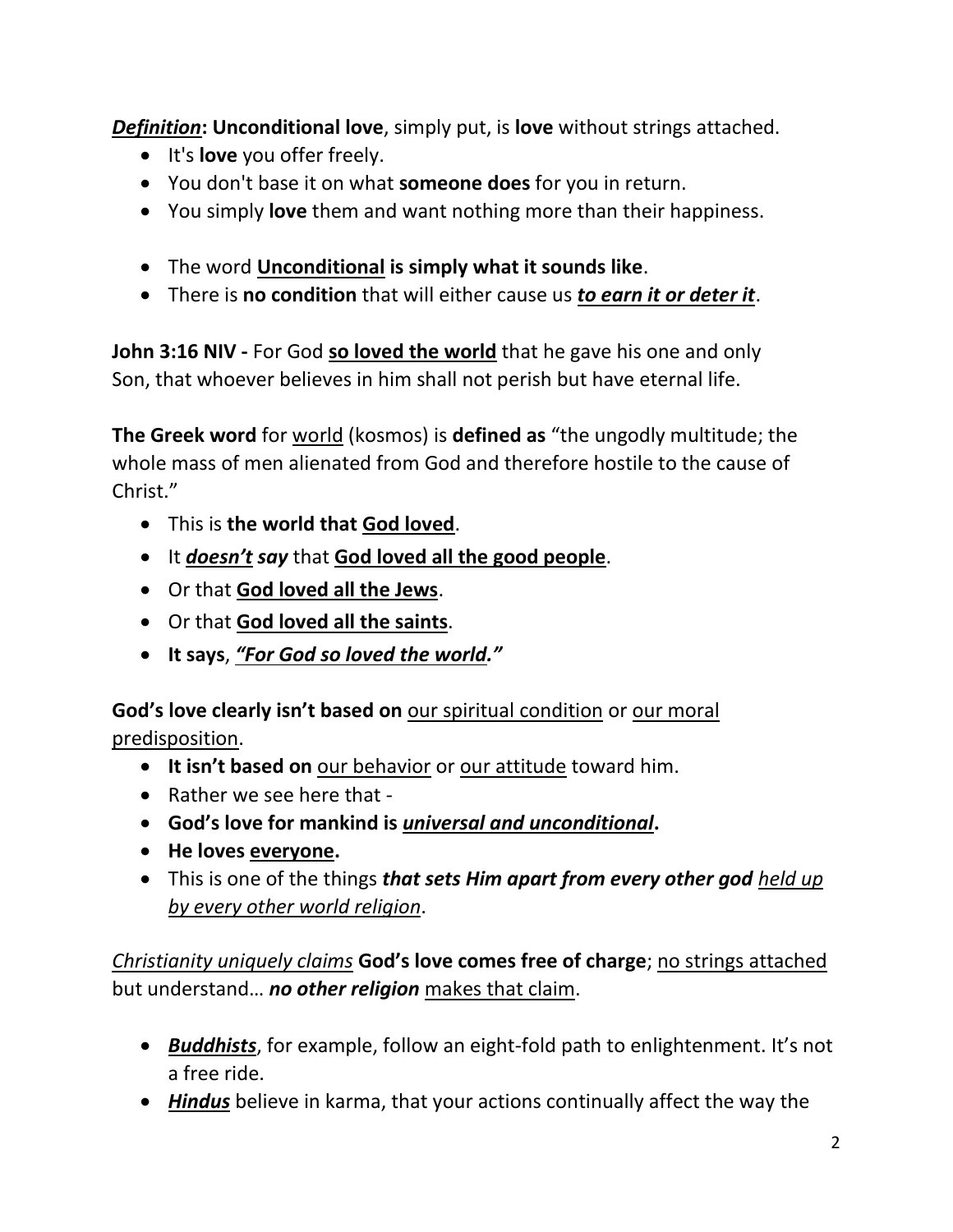world will treat you; that there is nothing that comes to you not set in motion by your actions.

- **The Jewish code of the law** implies God has requirements for people to be acceptable to Him.
- And in **Islam God is a God of judgment**, not a God of love. You live to appease him.
- *Only Christianity* dares to proclaim *God's love is unconditional*.
- **An unconditional love that we call grace.**
- *Grace is God freely giving to us the gifts of* forgiveness, mercy and love.

# *God's love for us is unconditional*

*Rom 5:6-8 sums it up this way: You see, at just the right time, when we were still powerless, Christ died for the ungodly. <sup>7</sup> Very rarely will anyone die for a righteous person, though for a good person someone might possibly dare to die. <sup>8</sup> But God demonstrates his own love for us in this: While we were still sinners, Christ died for us.*

**Ephesians 3:19 NIV -** and to know this love that surpasses knowledge—that you may be filled to the measure of all the fullness of God.

Paul said he wanted *"to know the love of Christ that surpasses knowledge."*

- What a paradox!
- *The love of God is so designed* that *we might be always learning and continually grasping after*, that which **shall never be completely known!**

# **WE WILL NEVER KNOW** *THE DEPTH OF GOD'S LOVE* **COMPLETELY**

• Though we learn some today, there will be more yet to learn tomorrow. *Even in a world without end*, we will still be reveling in the depth, length and breadth of **the love of God, FOR GOD IS LOVE!**

## **LOVING THE WAY JESUS loves** has no beginning.

- His love has no ending.
- It is forever. It will endure eternally.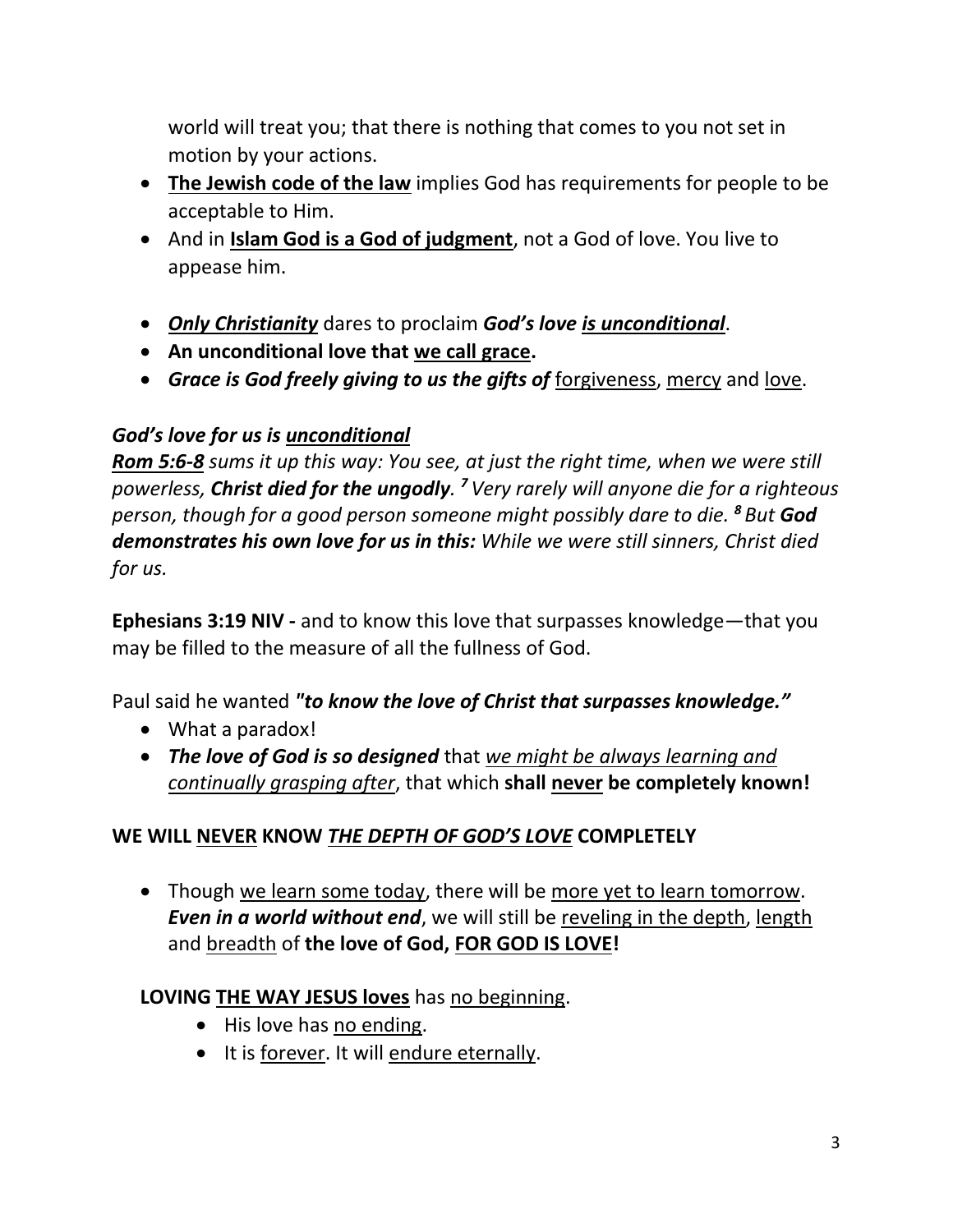*Loving the way Jesus loved is the only way we are going to make a difference* **in our communities, in our church, in our ministry, in our lives, and in our world!**

*The only way we will make a difference in this* hurting, bruised, bleeding, broken, diseased, confused, prodigal world *is to love the way Jesus loved*.

**Love so amazing and so divine that it demands my all.** 

**That is why He was so very careful to** *define the kind of love he would give us***:** 

**John 13:34-35 -** Jesus said, **<sup>34</sup>** "A new command I give you: *Love one another*. As I have loved you, so *you must love one another*. **<sup>35</sup>** By this everyone will know that you are my disciples, *if you love one another*."

## **The** *apostle John told us***:**

**1 John 3:17** - If anyone has material possessions and sees a brother or sister in need but has no pity on them, how can the love of God be in that person?

## *Jesus told us***: Luke 6:27-36** - **Love for Enemies**

**<sup>27</sup>** "But to you who are listening I say: Love your enemies, do good to those who hate you, **<sup>28</sup>** bless those who curse you, pray for those who mistreat you. **<sup>32</sup>** "If you love those who love you, what credit is that to you? *Even sinners love those who love them.* 

**<sup>36</sup>** Be merciful, just as your Father is merciful.

## **LOVING THE WAY JESUS LOVED IS THE ONLY WAY THIS CHURCH IS GOING TO MAKE A DIFFERENCE IN OUR WORLD.**

- You can help make a difference in this church, *if you will love one another with the love of God* that is in your heart by the Holy Spirit!
- **Love forgets a person's past** and *even their present sins* and *failures* and **considers them to be under the blood of Jesus!**

WE may say: **don't you know** what *that person has been doing*?

• **Don't you know** *what sin they are involved in*?"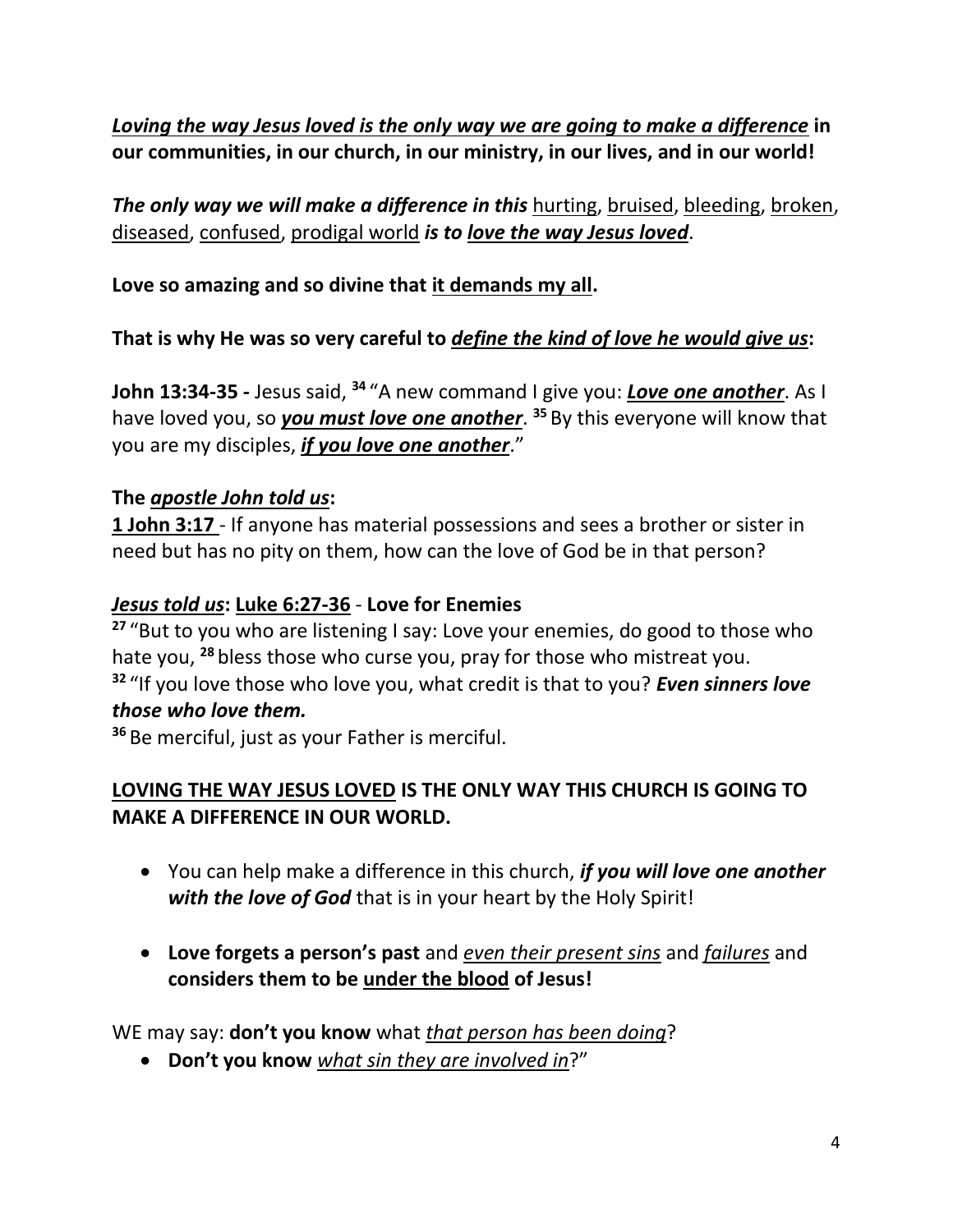**Real love…**

- **Unconditional Love, says,** "I don't care how bad your sin. *I still love you*."
- **Unconditional Love says,** "No matter what you've done, I *still want to pray with you*.
- **Unconditional Love says,** "No matter how horrible or how gross your sin, *I still care about you and I still want to help you* in your walk with God any way that I can.

## **Do you know why I am teaching this this morning?**

- I believe that "*My Church" is going to grow.*
- I believe that this church is going to be *in a position to reach people like no other church* has for a long time.
- If we are not careful, **we will judge them.**
- We will say, **Not Me!** I've never done that!
- **My Sin** is not as bad as their sin!"
- **I'm Better** than them!"
- **I'm Holier** than thou"

When we do this *we will stop the grace of God from its ability to operate* in the lives of people *who desperately need His Grace* to operate today.

- We will stop the move of God in this church.
- We will kill any chance of this church growing and ministering to the people who we say we love.
- We will be just like any other church.
- We will have nothing unique to offer this community
- We will lose our identity as Children of God.

**Ephesians 3:19** - and to know *this love that surpasses knowledge*—that you may be filled to the measure of all the fullness of God.

- In the moment **you think you understand** the **Unconditional Love of Jesus Christ**, *you only condemn yourself as* **His love is without measure.**
- Paul to the church in Ephesus said *that His love passes all understanding and knowledge.*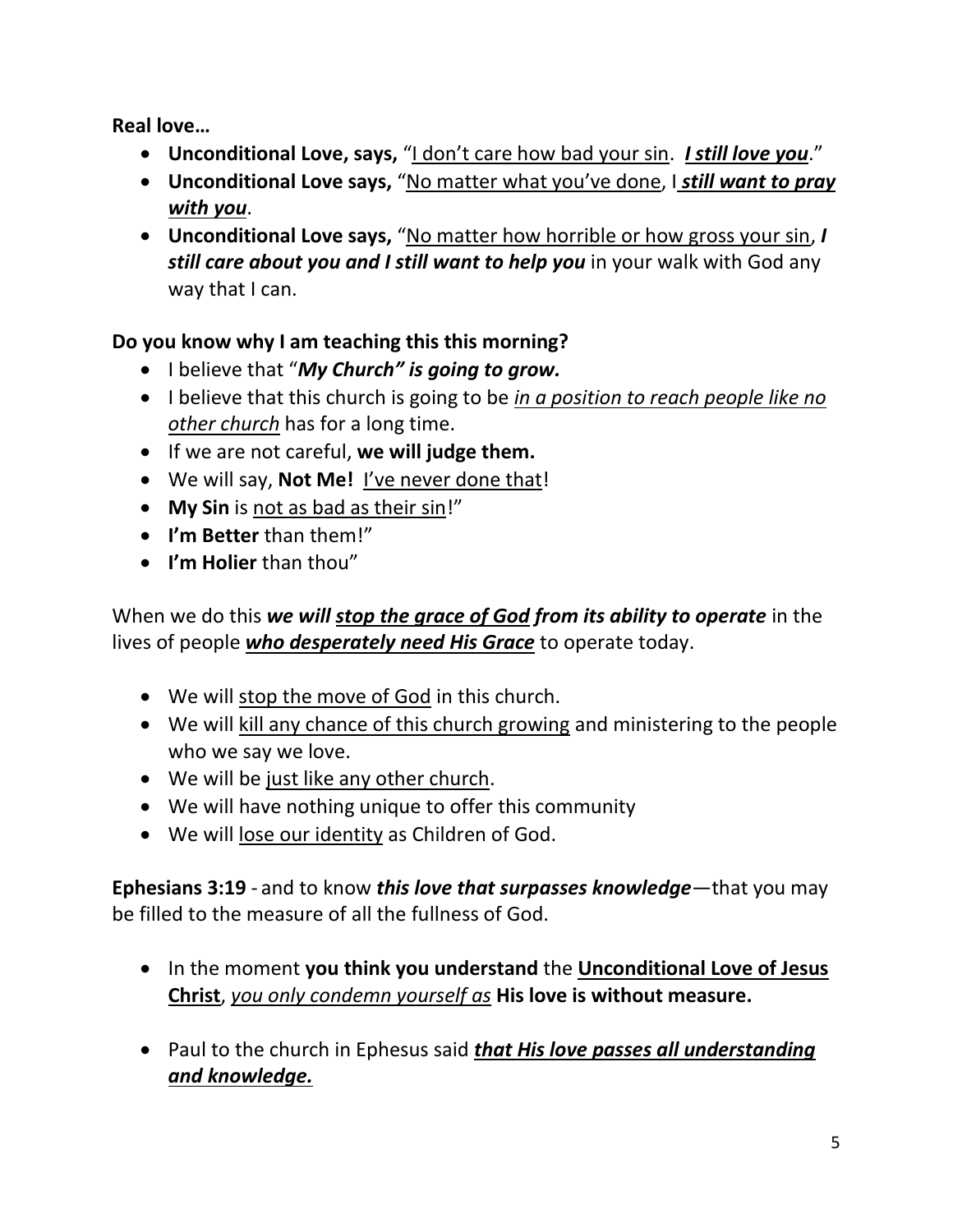**Romans 8:35-39 -** <sup>35</sup> **Who shall separate us from the love of Christ?** Shall trouble or hardship or persecution or famine or nakedness or danger or sword? <sup>36</sup> As it is written:

"For your sake we face death all day long; we are considered as sheep to be slaughtered."

<sup>37</sup> No, in all these things we are more than conquerors through him who loved us. <sup>38</sup> For I am convinced that neither death nor life, neither angels nor demons, neither the present nor the future, nor any powers,  $39$  neither height nor depth, nor anything else in all creation, will be able to separate us from the love of God that is in Christ Jesus our Lord.

## **But what about my sin?**

- What about my failures.
- What about my mistakes?
- What about the trouble I'm in right now?
- What about the mess I've made of my life?

### **Hear me… Nothing shall separate you from the Love of God.**

- *His love is unconditional*
- His love *does not depend on your circumstances* aligning to His will.
- It **does not depend on our being acceptable** to Him.

### **1 John 4:19 - We love because** *he first loved us***.**

### I **don't know why he loved me first.**

- I just know that **He did.**
- **I didn't** deserve it.
- I didn't earn it.
- I didn't do anything to cause it to happen.
- He simply loved me long before I ever returned that love to Him.

### **John 15:12 - My command is this:** *Love each other as I have loved you***.**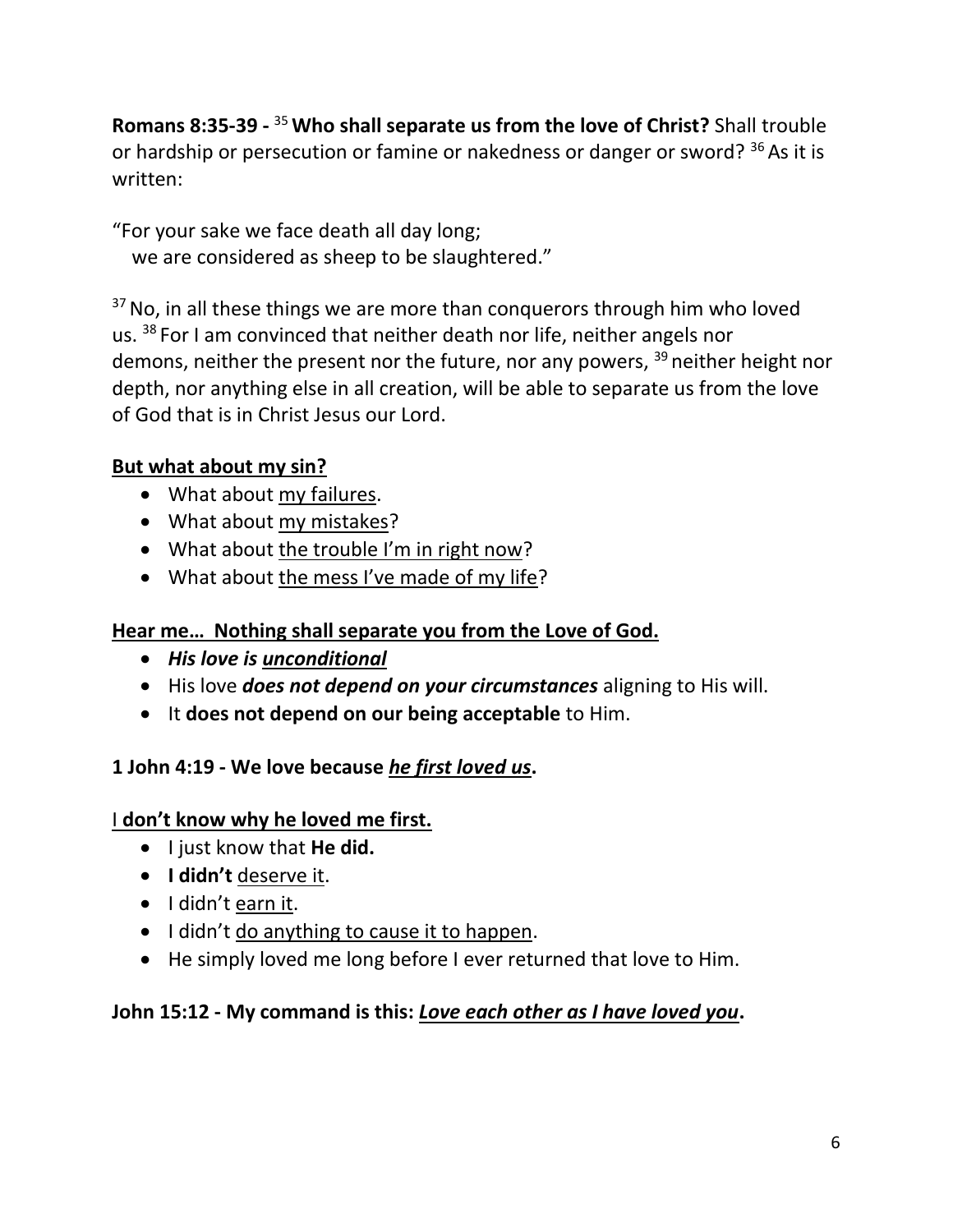## **CLOSE:**

#### **How did He love us? -** *Unconditionally.*

- We **didn't** earn His love.
- And there is **nothing that we can to do** dissuade it.

#### **And that's the way we are commanded to love others.**

- **We love others,** just as they are
- We love others regardless of the depth of their sin.
- We love others in spite of how they have treated us.
- We love others this way because our Heavenly Father loves them this way.
- *He was despised and rejected of men*, and *yet He still loved them*.

So the example **He gives to you and I only condemns us** *if we fail to love in the same measure*.

**John 15:13 - Greater love has no one than this: to lay down one's life for one's friends.**

**A love that divides and criticizes is not real love.** 

- **A love that seeks its own revenge** *is not authentic love*.
- **A love that refuses to initiate reconciliation** *is not genuine love*.
- **A love that says it won't forgive** *is not actually love*!

**Genuine Love worketh no ill to his neighbor.** 

- **Love is** patient, suffers long and **refuses** to retaliate.
- *God-love is kind and rejects cruelty* and seeks c*onstructive ways to improve* another person's life.
- Love is not jealous.
- Love does not boast.
- Love does not vaunt itself, does not seek to impress. *Love does not parade itself* and does not seek personal gain.
- **Love is courteous** and never acts out of character.
- It never perverts its way.
- **Love always** acts in the best interests of others.
- **Love is unselfish!**